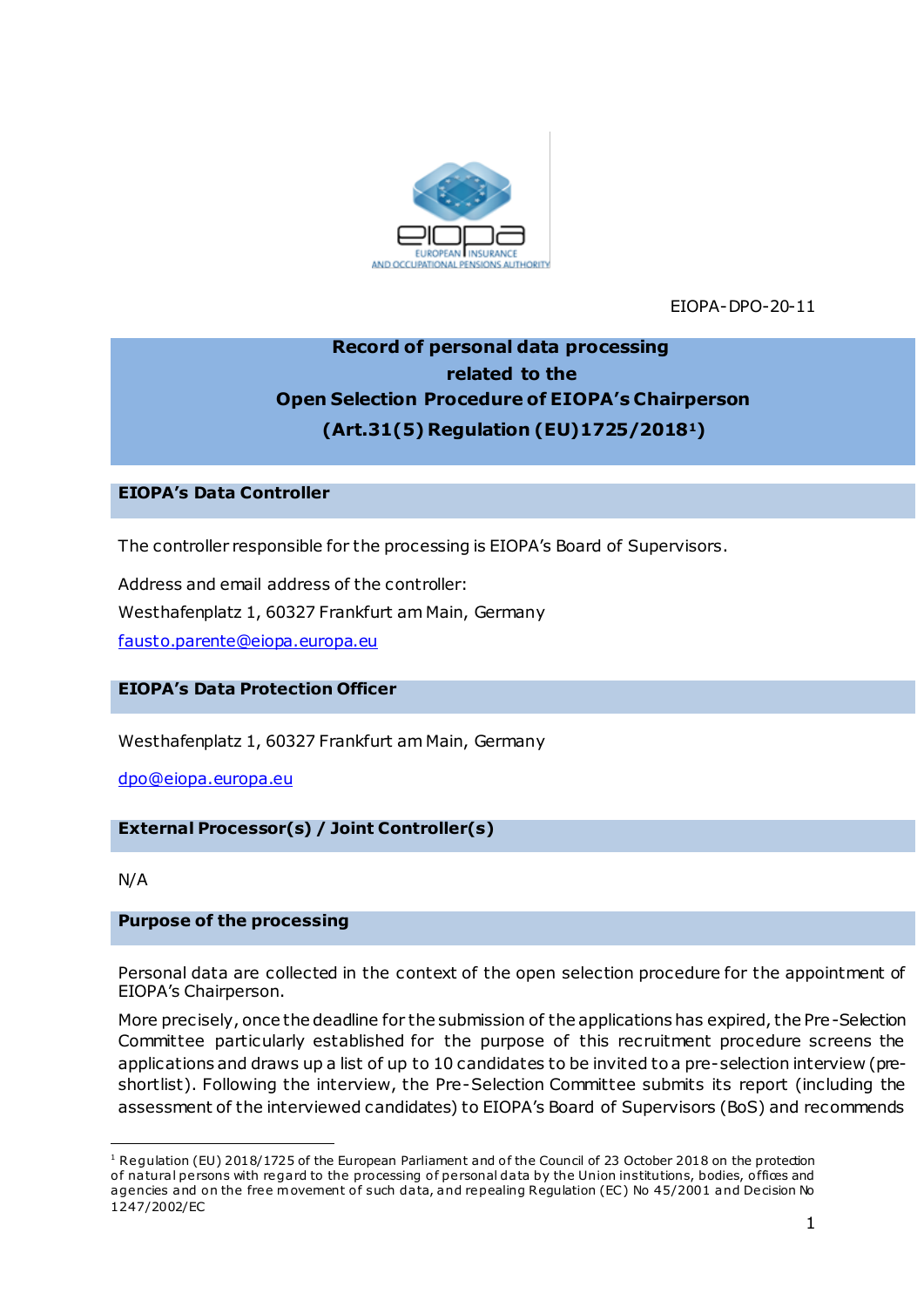a list of up to 6 most suitable candidates for the BoS to invite them to an interview and presentation. After the conclusion of the previous step, the BoS adopts a final short-list of 3 candidates and submits it to the European Council, which takes the decision on the appointment of the Chairperson, after confirmation of the European Parliament.

# **Categories of data subjects & Personal data collected**

The personal data processed are the ones provided in the data subjects' application, i.e. the CV and the motivation letter and, for those in the pre-shortlist and short-list, the data in the declaration on conflict of interests.

# **Recipients of personal data**

Data of all candidates are disclosed to:

- the Pre-Selection Committee performing the pre-screening;
- EIOPA's designated staff members (from the Legal team and the HR Unit);
- Personal Assistants of the Pre-Selection Committee members (except the declaration on conflict of interests);
- If appropriate, the Internal Audit Service, the European Ombudsman, the Civil Service Tribunal, the European Data Protection Supervisor, and if relevant, the appropriate Appeal Body.

Data of short-listed candidates are also disclosed to:

- EIOPA's Board of Supervisors' Chairperson, Voting Members, EEA-EFTA Members, Permanent Representatives and the Representative of the European Commission;
- European Council and Parliament.

CV and declaration on conflict of interests of the appointed Chairperson are published on EIOPA's website.

**Transfer of personal data to a third country or international organisation. If so, to which ones and with which safeguards?**

No personal data are sent to a third country or an international organisation in the context of this processing activity.

### **Retention period**

The data collected are stored electronically and kept for the following periods:

- for those not invited to the pre-selection interview: one year after the nomination of the Chairperson,
- for those pre-shortlisted and shortlisted: two years after the nomination of the Chairperson,
- for the successful candidate: data are stored in his/her personal file for a period of ten years after the termination of employment.

In case of a legal challenge, the above dates shall be extended until two years after completion of all relevant proceedings.